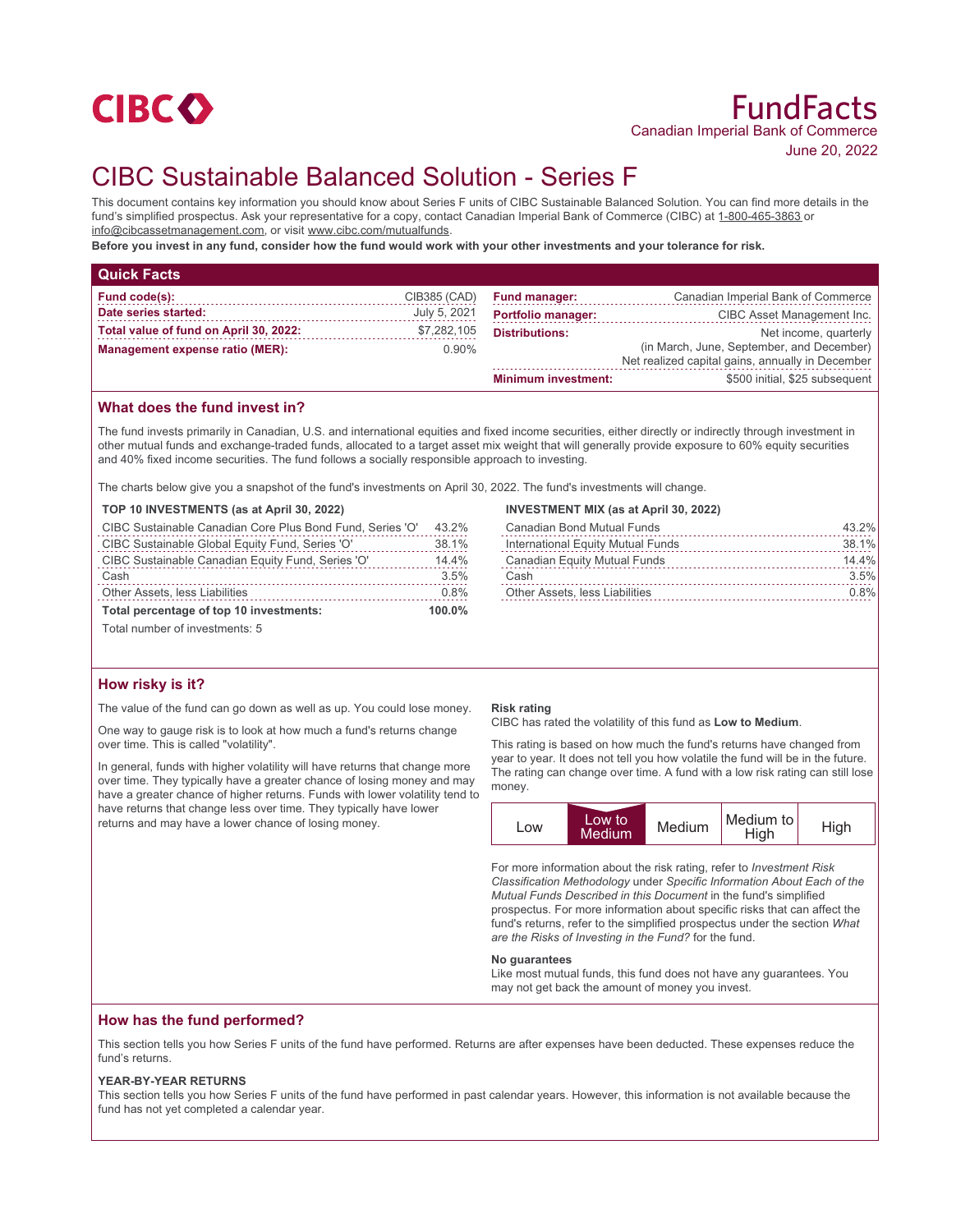#### **BEST AND WORST 3-MONTH RETURNS**

This section shows the best and worst returns for Series F units of the fund in a 3-month period. However, this information is not available because the fund has not yet completed a calendar year.

#### **AVERAGE RETURN**

This section shows the value and annual compounded rate of return of a hypothetical \$1,000 investment in Series F units of the fund. However, this information is not available because the fund has not yet completed 12 consecutive months.

| Who is this fund for?                                                                                                                                                                                     | A word about tax                                                                                                                                                                                                                                                                                                                                                                                                                                                                                  |
|-----------------------------------------------------------------------------------------------------------------------------------------------------------------------------------------------------------|---------------------------------------------------------------------------------------------------------------------------------------------------------------------------------------------------------------------------------------------------------------------------------------------------------------------------------------------------------------------------------------------------------------------------------------------------------------------------------------------------|
| Investors who:<br>• want a fund with a socially responsible approach to investing;<br>• are seeking a balance of income and long-term capital growth; and<br>• are investing for the medium to long term. | In general, you will have to pay income tax on any money you make on a<br>fund. How much you pay depends on the tax laws where you live and<br>whether or not you hold the fund in a registered plan such as a<br>Registered Retirement Savings Plan (RRSP) or a Tax-Free Savings<br>Account (TFSA).<br>Keep in mind that if you hold your fund in a non-registered plan, fund<br>distributions are included in your taxable income, whether you receive<br>them in cash or have them reinvested. |

## **How much does it cost?**

The following tables show the fees and expenses you could pay to buy, own, and sell Series F units of the fund. The fees and expenses - including any commissions - can vary among series of a fund and among funds. Higher commissions can influence representatives to recommend one investment over another. Ask about other funds and investments that may be suitable for you at a lower cost.

## **1. SALES CHARGES**

There are no sales charges payable when you buy, switch, or sell Series F units of the fund.

#### **2. FUND EXPENSES**

You don't pay these expenses directly. They affect you because they reduce the fund's returns.

As at December 31, 2021, the expenses for Series F units of the fund were 0.92% of its value. This equals \$9.20 for every \$1,000 invested.

|                                                                                                                            |                                                                                                                                                                                                                                                                                                                                                                                                                                                                                                                                                                                                                                                                          | Annual rate<br>(as a % of the fund's value) |
|----------------------------------------------------------------------------------------------------------------------------|--------------------------------------------------------------------------------------------------------------------------------------------------------------------------------------------------------------------------------------------------------------------------------------------------------------------------------------------------------------------------------------------------------------------------------------------------------------------------------------------------------------------------------------------------------------------------------------------------------------------------------------------------------------------------|---------------------------------------------|
| Management expense ratio (MER)                                                                                             | This is the total of the fund's management fee (including the trailing commission), fixed administration fee, and any<br>operating expenses not covered by the fixed administration fee (fund costs) for Series F units of the fund.                                                                                                                                                                                                                                                                                                                                                                                                                                     | 0.90%                                       |
| Trading expense ratio (TER)<br>These are the fund's trading costs.                                                         |                                                                                                                                                                                                                                                                                                                                                                                                                                                                                                                                                                                                                                                                          | 0.02%                                       |
| <b>Fund expenses</b>                                                                                                       |                                                                                                                                                                                                                                                                                                                                                                                                                                                                                                                                                                                                                                                                          | 0.92%                                       |
| More about the trailing commission<br>No trailing commission is paid in respect of Series F units.<br><b>3. OTHER FEES</b> | You may have to pay other fees when you buy, hold, sell, switch, or convert units of the fund.                                                                                                                                                                                                                                                                                                                                                                                                                                                                                                                                                                           |                                             |
| Fee                                                                                                                        | What you pay                                                                                                                                                                                                                                                                                                                                                                                                                                                                                                                                                                                                                                                             |                                             |
| <b>Fee-based arrangements</b>                                                                                              | You can only buy Series F units through representative firms who have entered into a Series F agreement with CIBC.<br>Series F units are available, subject to certain minimum investment requirements, to investors participating in certain<br>programs, such as clients of "fee-for-service" investment advisors, dealer-sponsored "wrap accounts", and others who<br>pay an annual fee to their dealer, and to investors who have accounts with a discount broker (provided the discount<br>broker offers Series F units on its platform). Instead of paying a sales charge, investors purchasing Series F units<br>may pay fees to their dealer for their services. |                                             |
| Short-term trading fee                                                                                                     | Up to 2% of the value of units you sell or switch within 30 days of buying them. This fee goes to the fund.                                                                                                                                                                                                                                                                                                                                                                                                                                                                                                                                                              |                                             |
| Switch fee                                                                                                                 | If you sell units of the fund to buy units of another fund, you may pay a switch fee of up to 2% of the value of units you<br>switch. This fee goes to your representative's firm.                                                                                                                                                                                                                                                                                                                                                                                                                                                                                       |                                             |
| <b>Conversion fee</b>                                                                                                      | If you convert units of the fund to another series of units of the same fund, you may pay a conversion fee of up to 2%<br>of the value of units you convert. This fee goes to your representative's firm.                                                                                                                                                                                                                                                                                                                                                                                                                                                                |                                             |